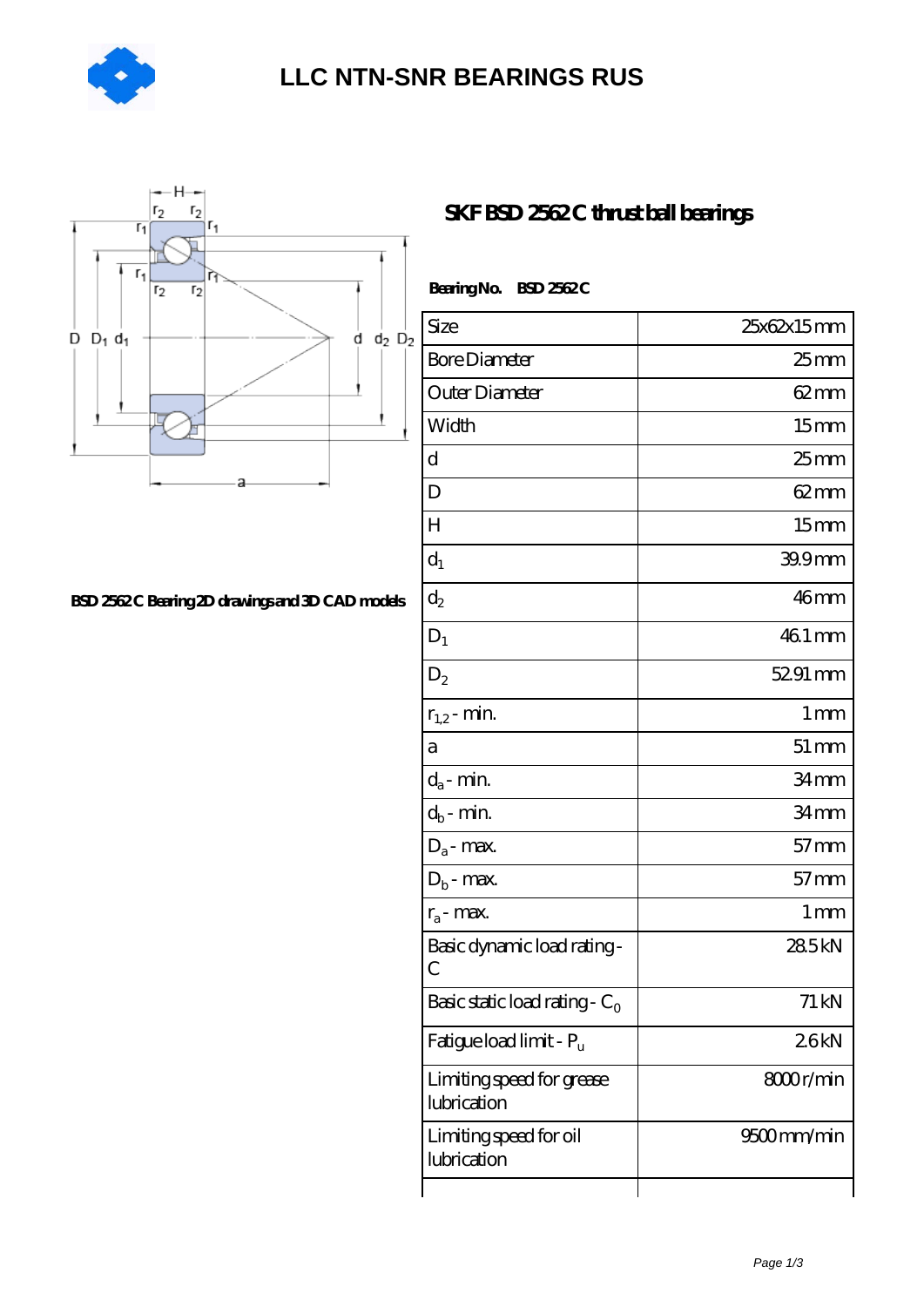

## **[LLC NTN-SNR BEARINGS RUS](https://agencel2om.com)**

| Preload class A                                          | 2150N             |
|----------------------------------------------------------|-------------------|
| Preload class B                                          | 4300N             |
| Frictional moment, Preload<br>classA                     | Q115N<br>m        |
| Frictional moment, Preload<br>$\mathrm{class}\mathrm{B}$ | 021N<br>m         |
| Max. axial load - $F_a$                                  | max. 22.6kN       |
| $G_{ref}$                                                | 2cm               |
| $d_1$                                                    | 39.9mm            |
| $\mathrm{d}_2$                                           | 46mm              |
| $D_1$                                                    | 46.1 mm           |
| $D_2$                                                    | 52.91 mm          |
| $r_{1,2}$ min.                                           | $1 \,\mathrm{mm}$ |
| $d_a$ min.                                               | 34mm              |
| $d_h$ min.                                               | 34mm              |
| $D_a$ max.                                               | $57$ mm           |
| $D_{b}$ max.                                             | $57$ mm           |
| $r_a$ max.                                               | $1 \,\mathrm{mm}$ |
| Basic dynamic load rating C                              | 285kN             |
| Basic static load rating $C_0$                           | 71 kN             |
| Fatigue load limit Pu                                    | 265kN             |
| Attainable speed for grease<br>lubrication               | 8000r/min         |
| Attainable speed for oil-air<br>lubrication              | 9500r/min         |
| Frictional moment, preload<br>classA                     | Q115N<br>m        |
| Frictional moment, preload<br>classB                     | 021N<br>m         |
| Maximum axial load<br>carrying capacity $F_a$ max.       | 226kN             |
| Reference grease quantity<br>$\mathrm{G}_{\mathrm{ref}}$ | $2 \text{ cm}^3$  |
| Mass bearing                                             | 0.24kg            |